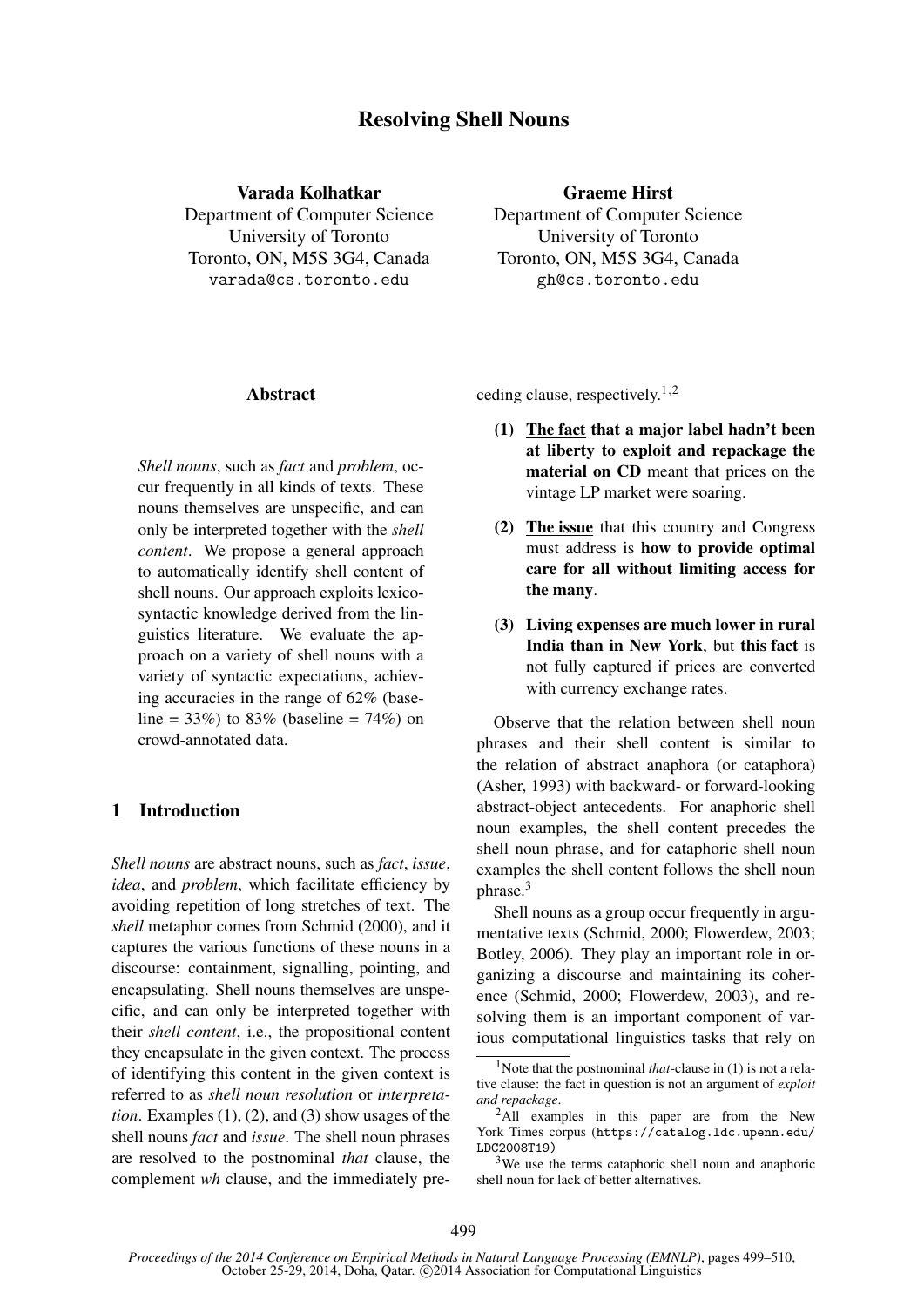discourse structure. Accordingly, identifying shell content can be helpful in summarization, information retrieval, and ESL learning (Flowerdew, 2003; Hinkel, 2004).

Despite their importance in discourse, understanding of shell nouns from a computational linguistics perspective is only in the preliminary stage. Recently, we proposed an approach to annotate and resolve anaphoric cases of six typical shell nouns: *fact*, *reason*, *issue*, *decision*, *question*, and *possibility* (Kolhatkar et al., 2013b). This work drew on the observation that shell nouns following cataphoric constructions are easy to resolve. We manually developed rules to identify shell content for such cases. Later, we used these cataphoric examples and their shell content as training data to resolve harder anaphoric examples.

In this paper, we propose a general algorithm to resolve cataphoric shell noun examples. Our longterm goal is to build an end-to-end shell-noun resolution system. If we want to go beyond the six shell nouns from our previous work, and generalize our approach to other shell nouns, first we need to develop an approach to resolve cataphoric shell noun examples. A number of challenges are associated with this seemingly easy task. The primary challenges is that this resolution is in many crucial respects a semantic phenomenon. To obtain the required semantic knowledge, we exploit the properties of shell nouns and their categorization described in the linguistics literature. We evaluate our method using crowdsourcing, and demonstrate how far one can get with simple, deterministic shell content extraction.

## 2 Related work

Shell-nounhood is a well-established concept in linguistics (Vendler, 1968; Ivanic, 1991; Asher, 1993; Francis, 1994; Schmid, 2000, inter alia). However, understanding of shell nouns from a computational linguistics perspective is only in the preliminary stage.

Shell nouns take a number of semantic arguments. In this respect, they are similar to the general class of argument-taking nominals as given in the NomBank (Meyers et al., 2004). Similarly, there is a small body of literature that addresses nominal semantic role labelling (Gerber et al., 2009) and nominal subcategorization frames (Preiss et al., 2007). That said, the distinguishing property of shell nouns is that one of their seman-

tic arguments is the shell content, but the literature in computational linguistics does not provide any method that is able to identify the shell content. The focus of our work is to rectify this.

Shell content represents complex and abstract objects. So traditional linguistic and psycholinguistic principles used in pronominal anaphora resolution (see the survey by Poesio et al. (2011)), such as gender and number agreement, are not applicable in resolving shell nouns. That said, there is a line of literature on annotating and resolving personal and demonstrative pronouns, which typically refer to similar kinds of non-nominal abstract entities (Passonneau, 1989; Eckert and Strube, 2000; Byron, 2003; Müller, 2008; Hedberg et al., 2007; Poesio and Artstein, 2008; Navarretta, 2011, inter alia). Also, there have been attempts at annotating the shell content of anaphoric occurrences of shell nouns (e.g., Botley (2006), Kolhatkar et al. (2013a)). However, none of these approaches attempt to annotate and resolve cataphoric examples such (1) and (2).

### 3 Challenges

A number of challenges are associated with the task of resolving cataphoric shell noun examples, especially when it comes to developing a holistic approach for a variety of shell nouns.

First, each shell noun has idiosyncrasies. Different shell nouns have different semantic and syntactic expectations, and hence they take different types of one or more semantic arguments: one introducing the shell content, and others expressing circumstantial information about the shell noun. For instance, *fact* typically takes a single factual clause as an argument, which is its shell content, as we saw in example (1), whereas *reason* expects two arguments: the cause and the effect, with the content introduced in the cause, as shown in example (4).<sup>4</sup> Similarly, *decision* takes an agent making the decision and the shell content is represented as an action or a proposition, as shown in  $(5)$ .<sup>5</sup>

(4) One reason [that 60 percent of New York City public-school children read below grade level]<sup>effect</sup> is [that many elementary schools don't have libraries]<sup>cause</sup>.

<sup>4</sup>Observe that the postnominal *that* clause in (4) is not a relative clause, and still it is not the shell content because it is not the cause argument of the shell noun *reason*.

<sup>5</sup>Observe that this aspect of shell nouns of taking different numbers and kinds of complement clauses is similar to verbs having different subcategorization frames.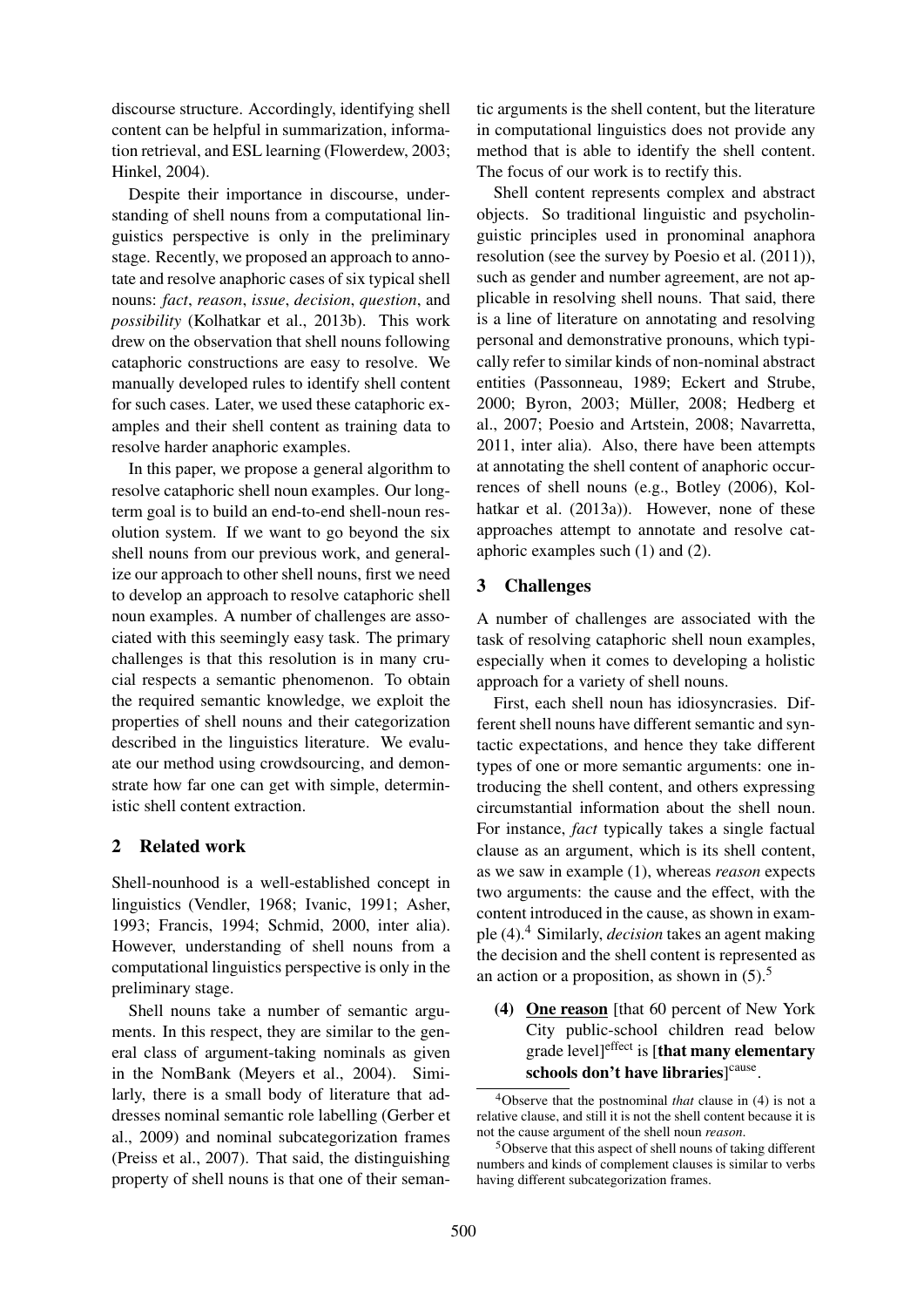# (5) I applaud loudly the decision of  $[Greenburch]<sup>agent</sup>$  to ban animal performances.

Second, the relation between a shell noun and its content is in many crucial respects a semantic phenomenon. For instance, resolving the shell noun *reason* to its shell content involves identifying a) that *reason* generally expects two semantic arguments: cause and effect, b) that the cause argument (and not the effect argument) represents the shell content, and c) that a particular constituent in the given context represents the cause argument.

Third, at the conceptual level, once we know which semantic argument represents shell content, resolving examples such as (4) seems straightforward using syntactic structure, i.e., by extracting the complement clause. But at the implementation level, this is a non-trivial problem for two reasons. The first reason is that examples containing shell nouns often follow syntactically complex constructions, including embedded clauses, coordination, and sentential complements. An automatic parser is not always accurate for such examples. So the challenge is whether the available tools in computational linguistics such as syntactic parsers and discourse parsers are able to provide us with the information that is necessary to resolve these difficult cases. The second reason is that the shell content can occur in many different constructions, such as apposition (e.g., *parental ownership of children, a concept that allows . . .*), postnominal and complement clause constructions, as we saw in examples (1) and (2), and modifier constructions (e.g., *the liberal trade policy that . . .*). Moreover, in some constructions, the content is indefinite (e.g., *A bad idea does not harm until someone acts upon it.*) or *None* because the example is a non-shell noun usage (e.g., *this week's issue of Sports Illustrated*), and the challenge is to identify such cases.

Finally, whether the postnominal clause introduces the shell content or not is dependent on the context of the shell noun phrase. The resolution can be complicated by complex syntactic constructions. For instance, when the shell noun follows verbs such as *expect*, it becomes difficult for an automatic system to identify whether the postnominal or the complement clause is of the verb or of the shell noun (e.g., *they did not expect the decision to reignite tension in Crown Heights*

vs. *no one expected the decision to call an election*). Similarly, shell noun phrases can be objects of prepositions, and whether the postnominal clause introduces the shell content or not is dependent on this preposition. For instance, for the pattern *reason that*, the postnominal *that* clause does not generally introduce the shell content, as we saw in (4); however, this does not hold when the shell noun phrase containing *reason* follows the preposition *for*, as shown in (6).

(6) Low tax rates give people an incentive to work, for the simple reason that they get to keep more of what they earn.

# 4 Linguistic framework

Linguists have studied a variety of shell nouns, their classification, different patterns they follow, and their semantic and syntactic properties in detail (Vendler, 1968; Ivanic, 1991; Asher, 1993; Francis, 1994; Schmid, 2000, inter alia). Schmid points out that being a shell noun is a property of a specific usage of the noun rather than an inherent property of the word. He provides a list of 670 English nouns that tend to occur as shell nouns. A few frequently occurring ones are: *problem*, *notion*, *concept*, *issue*, *fact*, *belief*, *decision*, *point*, *idea*, *event*, *possibility*, *reason*, *trouble*, *question*, *plan*, *theory*, *aim*, and *principle*.

# 4.1 Lexico-syntactic patterns

Precisely defining the notion of shell-nounhood is tricky. A necessary property of shell nouns is that they are capable of taking clausal arguments, primarily with two lexico-syntactic constructions: *Noun + postnominal clause* and *Noun + be + complement clause* (Vendler, 1968; Biber et al., 1999; Schmid, 2000; Huddleston and Pullum, 2002). Schmid exploits these lexico-syntactic constructions to identify shell noun usages. In particular, he provides a number of typical lexico-syntactic patterns that are indicative of either anaphoric or cataphoric shell noun occurrences. Table 1 shows these patterns with examples.

Cataphoric These patterns primarily follow two constructions.

N-be-clause In this construction, the shell noun phrase occurs as the subject in a subjectverb-clause construction, with the linking verb *be*, and the shell content embedded as a *wh* clause, *that* clause, or *to*-infinitive clause. The linking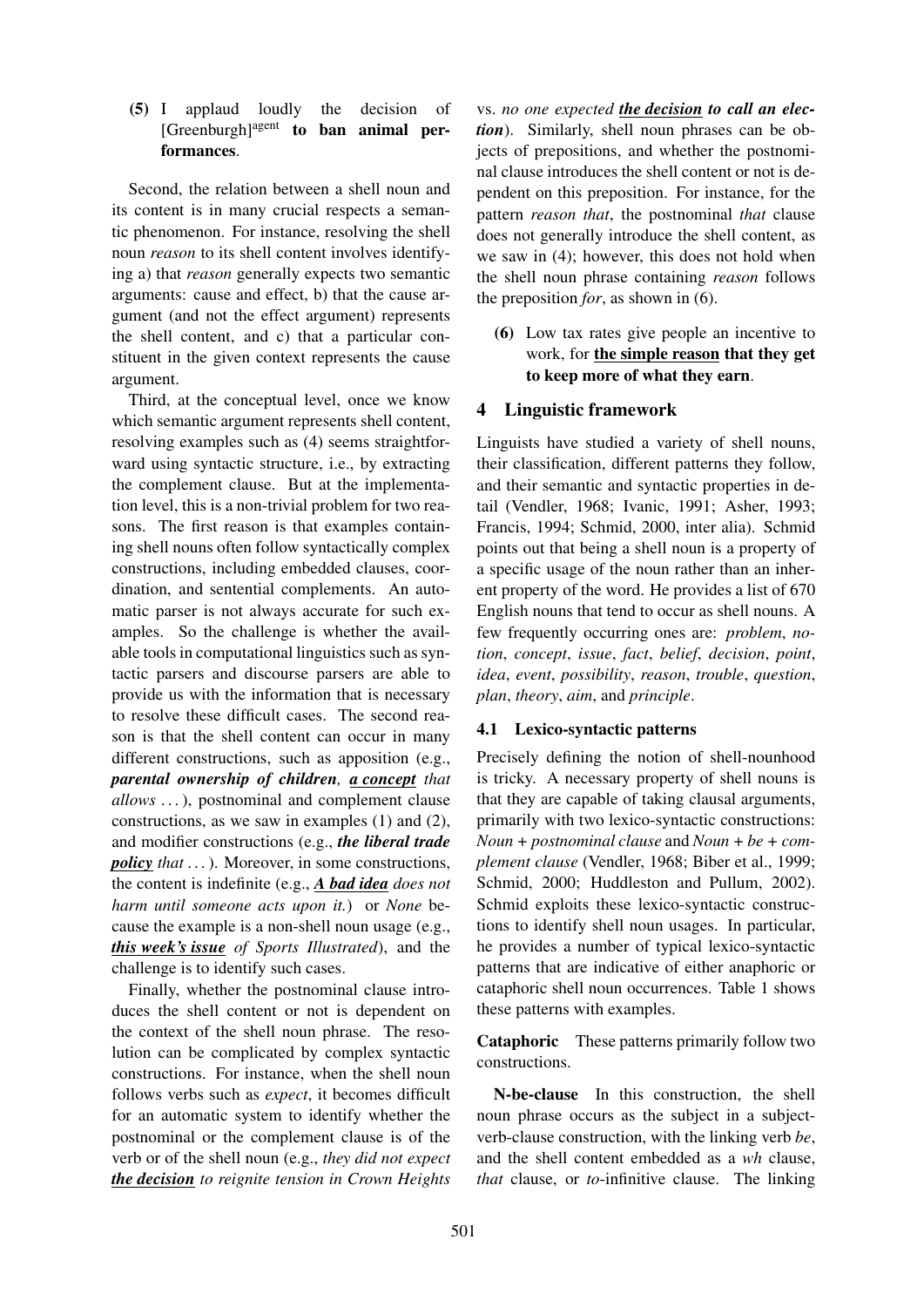|                | Cataphoric    |                                                                                                                                                              |
|----------------|---------------|--------------------------------------------------------------------------------------------------------------------------------------------------------------|
|                | $N$ -be-to    | <b>Our plan is to</b> hire and retain the best managers we can.                                                                                              |
| 2              | N-be-that     | The major reason is that doctors are uncomfortable with uncertainty.                                                                                         |
| 3              | $N$ -be-wh    | Of course, the central, and probably insoluble, issue is whether animal testing is cruel.                                                                    |
| $\overline{4}$ | $N$ -to       | <b>The decision to</b> disconnect the ventilator came after doctors found no brain activity.                                                                 |
| 5              | $N$ -that     | Mr. Shoval left open the possibility that Israel would move into other West Bank cities.                                                                     |
| 6              | $N$ -wh       | If there ever is <b>any doubt</b> whether a plant is a poppy or not, break off a stem and squeeze it.                                                        |
|                | $N$ -of       | <b>The concept of</b> having an outsider as Prime Minister is outdated.                                                                                      |
|                | Anaphoric     |                                                                                                                                                              |
| 8              | $th-N$        | Living expenses are much lower in rural India than in New York, but this fact is not fully<br>captured if prices are converted with currency exchange rates. |
| 9              | $th$ -be- $N$ | <i>People change.</i> This is a fact.                                                                                                                        |
| 10             | $Sub-be-N$    | If the money is available, however, <i>cutting the sales tax</i> is a good idea.                                                                             |

Table 1: Lexico-grammatical patterns of shell nouns (Schmid, 2000). Shell noun phrases are underlined, the pattern is marked in boldface, and the shell content is marked in italics.

| <b>Proportion</b> |            |                              |                          |               |        |                          |         |        |
|-------------------|------------|------------------------------|--------------------------|---------------|--------|--------------------------|---------|--------|
| <b>Noun</b>       | $N$ -be-to | N-be-that                    | $N$ -be-wh               | $N$ -to       | N-that | $N$ -wh                  | $N$ -of | total  |
| idea              |            |                              | -                        | $\mathcal{L}$ | 23     | 10                       | 53      | 91,277 |
| issue             |            |                              |                          |               | 14     | $\overline{2}$           | 71      | 55,088 |
| concept           |            | $\qquad \qquad \blacksquare$ | $\overline{\phantom{0}}$ | 6             | 12     | $\overline{\phantom{a}}$ | 79      | 14,301 |
| decision          |            | $\overline{\phantom{0}}$     | $\overline{\phantom{a}}$ | 80            | 12     |                          | 5       | 55,088 |
| plan              | 5          | $\overline{\phantom{0}}$     |                          | 72            | 17     | $\qquad \qquad -$        | 4       | 67,344 |
| policy            | 4          |                              | $\overline{\phantom{a}}$ | 16            | 25     | 2                        | 51      | 24,025 |

Table 2: Distribution of cataphoric patterns for six shell nouns in the New York Times corpus. Each column shows the percentage of instances following that pattern. The last column shows the total number of cataphoric instances of each noun in the corpus.

verb *be* indicates the semantic identity between the shell noun and its content in the given context. The construction follows the patterns in rows 1, 2, and 3 of Table 1.

N-clause This construction includes the cataphoric patterns 4–7 in Table 1. For these patterns the link between the shell noun and the content is much less straightforward: whether the postnominal clause expresses the shell content or not is dependent on the shell noun and the syntactic structure under consideration. For instance, for the shell noun *fact*, the shell content is embedded in the postnominal *that* clause, as shown in (1), but this does not hold for the shell noun *reason* in example (4). The *N-of* pattern is different from other patterns: it follows the construction *N-prepositional phrase* rather than *Nclause*, and since a prepositional phrase can take different kinds of embedded constituents such as a

noun phrase, a sentential complement, and a verb phrase, the pattern offers flexibility in the syntactic type of the shell content.

Anaphoric For these patterns, the link between the shell noun and the content is created using linguistic elements such as *the*, *this*, *that*, *other*, *same*, and *such*. For the patterns 8 and 9 the shell content does not typically occur in the sentence containing the shell noun phrase. For the pattern 10, the shell content is the subject in a subjectverb-N construction.

Pattern preferences Different shell nouns have different pattern preferences. Table 2 shows the distribution of cataphoric patterns for six shell nouns in the New York Times corpus. The shell nouns *idea*, *issue*, and *concept* prefer *N-of* pattern, whereas *plan* and *decision* prefer the pattern *N-to*. Among all instances of the shell noun *decision* fol-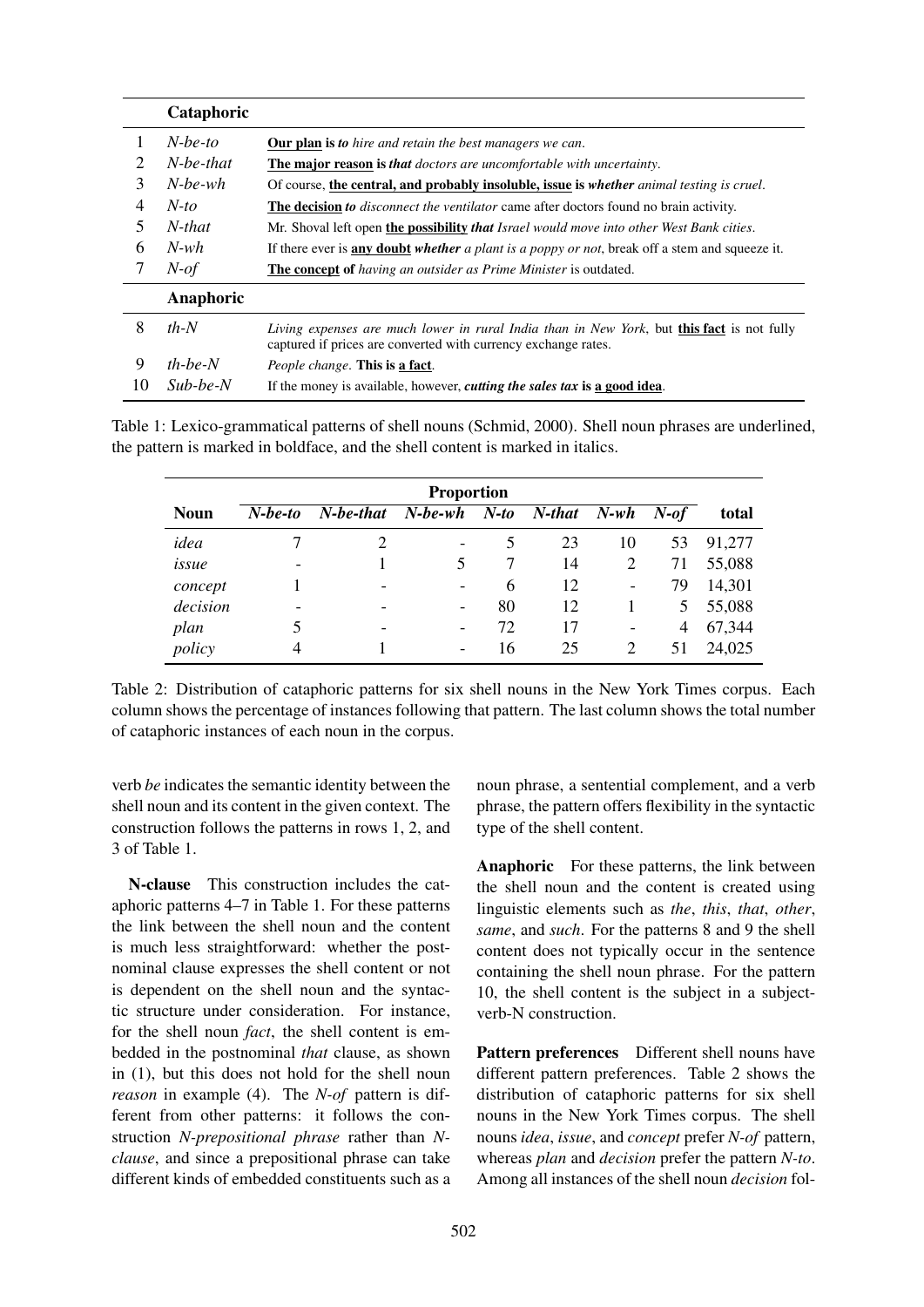| <i>Idea</i> family                                             | <i>Plan</i> family                                              |  |  |  |
|----------------------------------------------------------------|-----------------------------------------------------------------|--|--|--|
| <b>Semantic features:</b> [mental], [conceptual]               | <b>Semantic features:</b> [mental], [volitional], [manner]      |  |  |  |
| <b>Frame:</b> mental; focus on propositional content of IDEA   | <b>Frame:</b> mental; focus on IDEA                             |  |  |  |
| <b>Nouns: idea, issue, concept, point, notion, theory, </b>    | <b>Nouns:</b> decision, plan, policy, idea, $\dots$             |  |  |  |
| <b>Patterns:</b> N-be-that/of, N-that/of                       | Patterns: N-be-to/that, N-to/that                               |  |  |  |
| <i>Trouble</i> family                                          | <i>Problem</i> family                                           |  |  |  |
| <b>Semantic features:</b> [eventive], [attitudinal], [manner], | <b>Semantic features:</b> [factual], [attitudinal], [impeding]  |  |  |  |
| [deontic]                                                      | <b>Frame:</b> general factual                                   |  |  |  |
| <b>Frame:</b> general eventive                                 | <b>Nouns: problem, trouble, difficulty, point, thing, snag,</b> |  |  |  |
| <b>Nouns: problem, trouble, difficulty, dilemma, snag</b>      | $dilemma$ ,                                                     |  |  |  |
| <b>Patterns:</b> N-be-to                                       | <b>Patterns:</b> N-be-that/of                                   |  |  |  |
| <i>Thing family</i>                                            | <i>Reason</i> family                                            |  |  |  |
| <b>Semantic features:</b> [factual]                            | <b>Semantic features:</b> [factual], [causal]                   |  |  |  |
| <b>Frame:</b> general factual                                  | <b>Frame:</b> causal; attentional focus on CAUSE                |  |  |  |
| <b>Nouns: fact, phenomenon, point, case, thing, business</b>   | <b>Nouns: reason</b> , cause, ground, thing                     |  |  |  |
| <b>Patterns:</b> <i>N-that</i> , <i>N-be-that</i>              | <b>Patterns:</b> N-be-that/why, N-that/why                      |  |  |  |

Table 3: Example families from Schmid (2000). The nouns in boldface are used to evaluate this work.

lowing Schmid's cataphoric patterns, 80% of the instances follow the pattern *N-to*. 6

### 4.2 Categorization of shell nouns

Schmid classifies shell nouns at three levels. At the most abstract level, he classifies shell nouns into six semantic classes: *factual*, *linguistic*, *mental*, *modal*, *eventive*, and *circumstantial*. Each semantic class indicates the type of experience the shell noun is intended to describe. For instance, the *mental* class describes ideas and cognitive states, whereas the *linguistic* class describes utterances, linguistic acts, and products thereof.

The next level of classification includes moredetailed semantic features. Each broad semantic class is sub-categorized into a number of *groups*. A group of an abstract class tries to capture the semantic features associated with the finegrained differences between different usages of shell nouns in that class. For instance, groups associated with the *mental* class are: *conceptual*, *creditive*, *dubiative*, *volitional*, and *emotive*.

The third level of classification consists of *families*. A family groups together shell nouns with similar semantic features. Schmid provides 79 distinct families of 670 shell nouns. Each family is named after the primary noun in that family. Table 3 shows six families: *Idea*, *Plan*, *Trouble*, *Problem*, *Thing*, and *Reason*. A shell noun can be

a member of multiple families. The nouns subsumed in a family share semantic features. For instance, all nouns in the *Idea* family are *mental* and *conceptual*. They are mental because ideas are only accessible through thoughts, and conceptual because they represent reflection or an application of a concept. Each family activates a *semantic frame*. The idea of these semantic frames is similar to that of frames in Frame semantics (Fillmore, 1985) and in semantics of grammar (Talmy, 2000). In particular, Schmid follows Talmy's conception of frames. A semantic frame describes conceptual structures, its elements, and their interrelationships. For instance, the *Reason* family invokes the causal frame, which has cause and effect as its elements with the attentional focus on the cause. According to Schmid, the nouns in a family also share a number of lexico-syntactic features. The *patterns* attribute in Table 3 shows prototypical lexico-syntactic patterns, which *attract* the members of the family. Schmid defines *attraction* as the degree to which a lexico-grammatical pattern attracts a certain noun. For instance, the patterns *N-to* and *N-that* attract the shell nouns in the *Plan* family, whereas the *N-that* pattern attracts the nouns in the *Thing* family. The pattern *N-of* is restricted to a smaller group of nouns such as *concept*, *problem*, and *issue*. 7,8

<sup>&</sup>lt;sup>6</sup>Table 2 does not include anaphoric patterns, as this paper is focused on cataphoric shell noun examples. Anaphoric patterns are common for all shell nouns: among all instances of a shell noun, approximately 50 to 80% are anaphoric.

<sup>7</sup>Schmid used the British section of COBUILD'S *Bank of English* for his classification.

<sup>8</sup>Schmid's families could help enrich resources such as FrameNet (Baker et al., 1998) with the shell content information.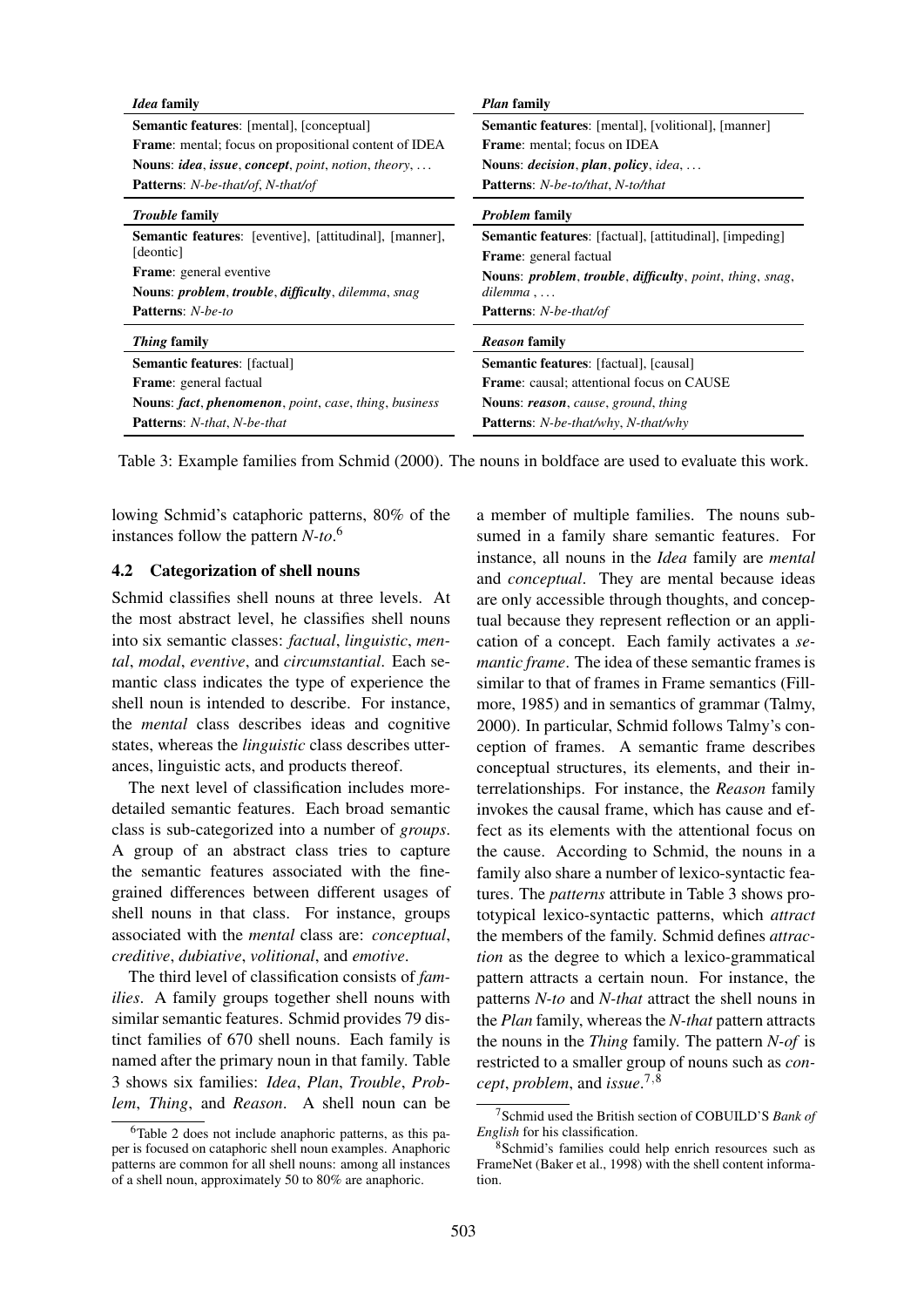### 5 Resolution algorithm

With this exposition, the problem of shell noun resolution is identifying the appropriate semantic argument of the shell noun representing its shell content. This section describes our algorithm to resolve shell nouns following cataphoric patterns. The algorithm addresses the primary challenge of idiosyncrasies of shell nouns by exploiting Schmid's semantic families (see Section 4.2). The input of the algorithm is a shell noun instance following a cataphoric pattern, and the output is its shell content or *None* if the shell content is not present in the given sentence. The algorithm follows three steps. First, we parse the given sentence using the Stanford parser.<sup>9</sup> Second, we look for the noun phrase (NP), where the head of the NP is the shell noun to be resolved.<sup>10</sup> Finally, we extract the appropriate shell content, if it is present in the given sentence.

# 5.1 Identifying potentially anaphoric shell-noun constructions

Before starting the actual resolution, first we identify whether the shell content occurs in the given sentence or not. According to Schmid, the lexicosyntactic patterns signal the position of the shell content. For instance, if the pattern is of the form *N-be-clause*, the shell content is more likely to occur in the complement clause in the same sentence. That said, although on the surface level, the shell noun seems to follow a cataphoric pattern, it is possible that the shell content is not given in a postnominal or a complement clause, as shown in (7).

(7) Just as weekend hackers flock to the golf ball most used by PGA Tour players, recreational skiers, and a legion of youth league racers, gravitate to the skis worn by Olympic champions. It is the reason that top racers are so quick flash their skis for the cameras in the finish area.

Here, the shell noun and its content are linked via the pronoun *it*. For such constructions, the shell noun phrase and shell content do not occur in the same sentence. Shell content occurs in the preceding discourse, typically in the preceding sentence.

 $^9$  http://nlp.stanford.edu/software/ lex-parser.shtml

We identify such cases, and other cases where the shell content is not likely to occur in the postnominal or complements clauses, by looking for the patterns below in the given order, returning the shell content when it occurs in the given sentence.

Sub-be-N This pattern corresponds to the lexico-grammatical pattern in Figure 1(a). If this pattern is found, there are three main possibilities for the *subject*. First, if an existential *there* occurs at the subject position, we move to the next pattern. Second, if the subject is *it* (example (7)), *this* or *that*, we return *None*, assuming that the content is not present in the given sentence. Finally, if the first two conditions are not satisfied, i.e., if the subject is neither a pronoun not an existential *there*, we assume that subject contains a valid shell content, and return it. An example is shown in (8). Note that in such cases, unlike other patterns, the shell content is expressed as a noun phrase.

(8) Strict liability is the biggest issue when considering what athletes put in their bodies.

Apposition Another case where shell content does not typically occur in the postnominal or complement clause is the case of apposition. Indefinite shell noun phrases often occur in apposition constructions, as shown in (9).

(9) The LH lineup, according to Gale, will feature "cab-forward" design, a concept that particularly pleases him.

In this step, we check for this construction and return the sentential, verbal, or nominal left sibling of the shell noun phrase.

Modifier For shell nouns such as *issue*, *phenomenon*, and *policy*, often the shell content is given in the modifier of the shell noun, as shown in (10).

(10) But in the 18th century, Leipzig's central location in German-speaking Europe and the liberal trade policy of the Saxon court fostered publishing.

We deal with such cases as follows. First, we extract the modifier phrases by concatenating the modifier words having noun, verb, or adjective part-of-speech tags. To exclude unlikely modifier phrases as shell content (e.g., *good idea*, *big*

 $10\text{W}$  extract the head of an NP following the heuristics proposed by Collins (1999, p. 238).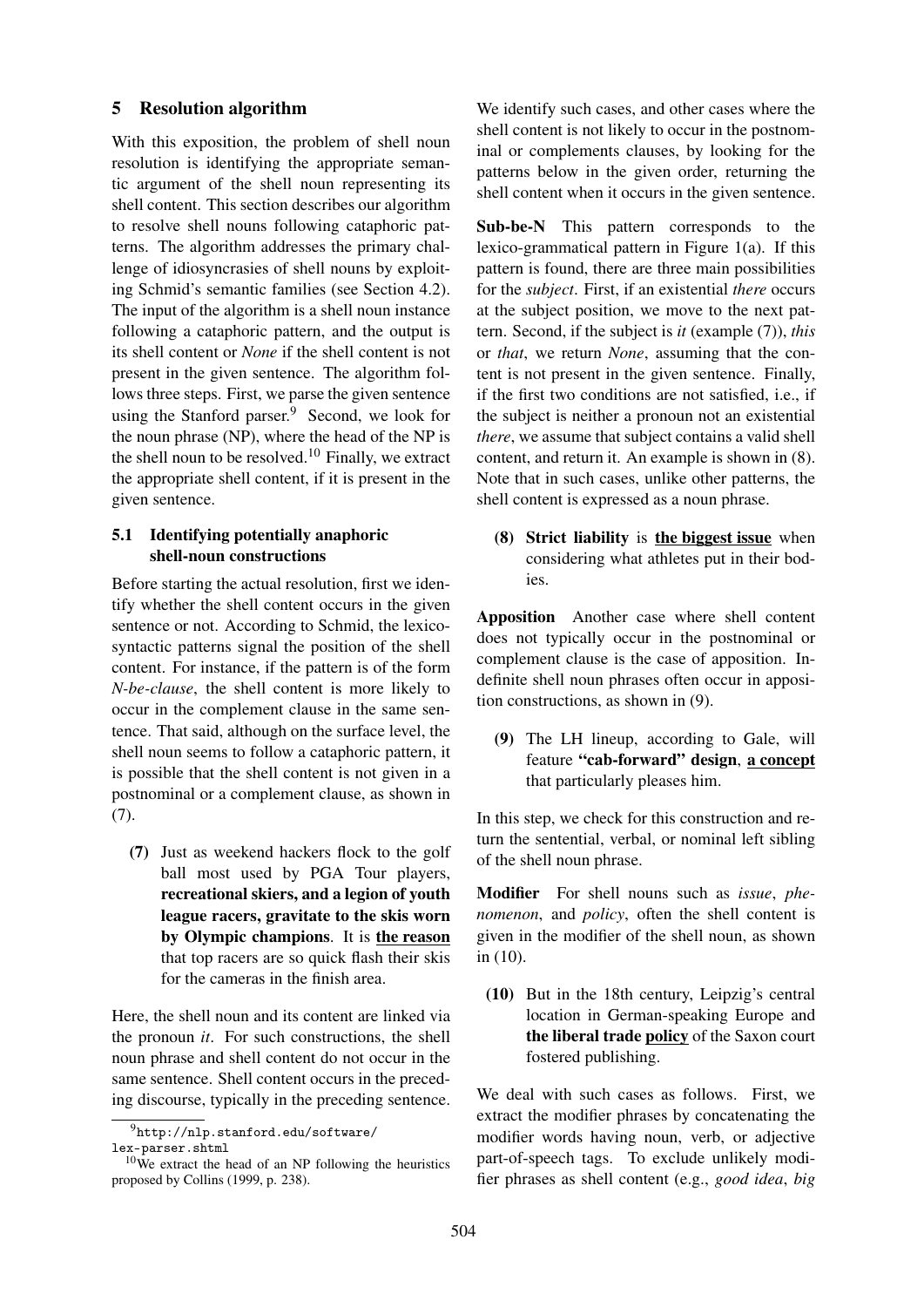

Figure 1: Lexico-syntactic patterns for shell nouns

*issue*), we extract a list of modifiers for a number of shell nouns and create a stoplist of modifiers. If any of the words in the modifier phrases is a pronoun or occurs in the stoplist, we move to the next pattern. If the modifier phrase passes the stoplist test, to distinguish between non-shell content and shell content modifiers, we examine the hypernym paths of the words in the modifier phrase in WordNet (Fellbaum, 1998). If the synset *abstraction.n.06* occurs in the path, we consider the modifier phrase to be valid shell content, assuming that the shell content of shell nouns most typically represents an abstract entity.

#### 5.2 Resolving remaining instances

At this stage we are assuming that the shell content occurs either in the postnominal clause or the complement clause. So we look for the patterns below, returning the shell content when found.

N-be-clause The lexico-grammatical pattern corresponding to the pattern *N-be-clause* is shown in Figure 1(b). This is one of the more reliable patterns for shell content extraction, as the *be* verb suggests the semantic identity between the shell noun and the complement clause. The *be*-verb does not necessarily have to immediately follow the shell noun. For instance, in example (2), the head of the NP *The issue that this country and Congress must address* is the shell noun *issue*, and hence it satisfies the construction in Figure 1(b).

N-clause Finally, we look for this pattern. An example of this pattern is shown in Figure 1(c). This is the most common (see Table 2) and trickiest pattern in terms of resolution, and whether the shell content is given in the postnominal clause or not is dependent on the properties of the shell noun under consideration and the syntactic construction of the example. For instance, for the shell noun *decision*, the postnominal *to*-infinitive clause typically represents shell content. But this did not hold for the shell noun *reason*, as shown in (11).

(11) The reason to resist becoming a participant is obvious.

Here, Schmid's semantic families come in the picture. We wanted to examine a) the extent to which the previous steps help in resolution, and b) whether knowledge extracted from Schmid's families add value to the resolution. So we employ two versions of this step.

Include Schmid's cues (+SC) This version exploits the knowledge encoded in Schmid's semantic families (Section 4.2), and extracts postnominal clauses only if Schmid's pattern cues are satisfied. In particular, given a shell noun, we determine the families in which it occurs and list all possible patterns of these families as shell content cues. The postnominal clause is a valid shell content only if it satisfies these cues. For instance, the shell noun *reason* occurs in only one family: *Reason*, with the allowed shell content patterns *Nthat* and *N-why*. Schmid's patterns suggest that the postnominal *to*-infinitive clauses are not allowed as shell content for this shell noun, and thus this step will return *None*. This version helps correctly resolving examples such as (11) to *None*.

Exclude Schmid's cues (–SC) This version does not enforce Schmid's cues in extracting the postnominal clauses. For instance, the *Problem* family does not include *N-that/wh/to/of* patterns, but in this condition, we nonetheless allow these patterns in extracting the shell content of the nouns from this family.

#### 6 Evaluation data

We claim that our algorithm is able to resolve a variety of shell nouns. That said, creating evaluation data for all of Schmid's 670 English shell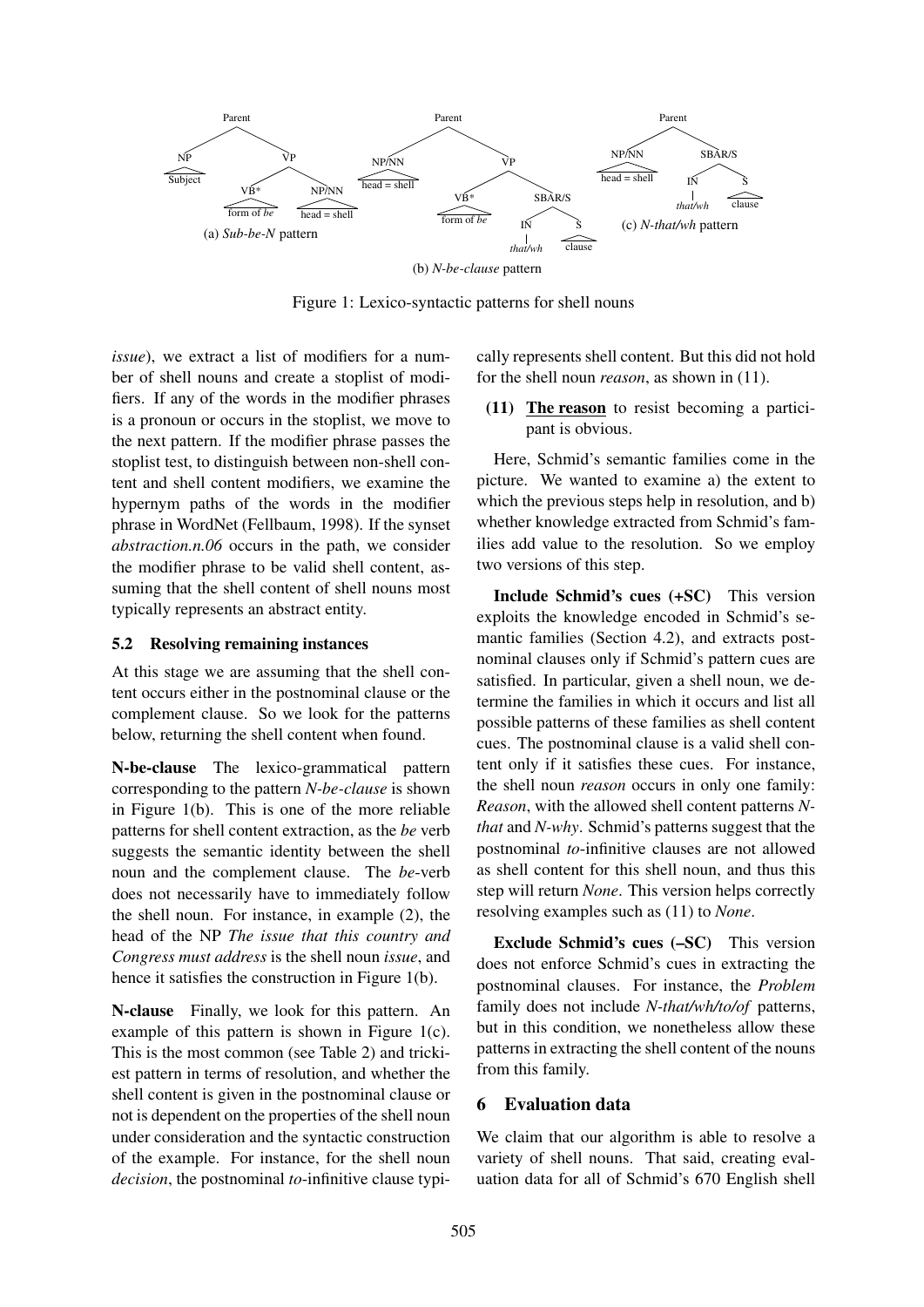nouns is extremely time-consuming, and is therefore not pursued further in the current study. Instead we create a sample of representative evaluation data to examine how well the algorithm works a) on a variety of shell nouns, b) for shell nouns within a family, c) for shell nouns across families with completely different semantic and syntactic expectations, and d) for a variety of shell patterns from Table 1.

### 6.1 Selection of nouns

Recall that each shell noun has its idiosyncrasies. So in order to evaluate whether our algorithm is able to address these idiosyncrasies, the evaluation data must contain a variety of shell nouns with different semantic and syntactic expectations. To examine a), we consider the six families shown in Table 3. These families span three abstract categories: *mental*, *eventive*, and *factual*, and five distinct groups: *conceptual*, *volitional*, *factual*, *causal*, and *attitudinal*. Also, the families have considerably different syntactic expectations. For instance, the nouns in the *Idea* family can have their content in *that* or *of* clauses occurring in *Nclause* or *N-be-clause* constructions, whereas the *Trouble* and *Problem* families do not allow *Nclause* pattern. The shell content of the nouns in the *Plan* family is generally represented with *to*infinitive clauses. To examine b) and c), we choose three nouns from each of the first four families from Table 3. To add diversity, we also include two shell nouns from the *Thing* family and a shell noun from the *Reason* family. So we selected a total of 12 shell nouns for evaluation: *idea*, *issue*, *concept*, *decision*, *plan*, *policy*, *problem*, *trouble*, *difficulty*, *reason*, *fact*, and *phenomenon*.

## 6.2 Selection of instances

Recall that the shell content varies based on the shell noun and the pattern it follows. Moreover, shell nouns have pattern preferences, as shown in Table 2. To examine d), we need shell noun examples following different patterns from Table 1. We consider the New York Times corpus as our base corpus, and from this corpus extract all sentences following the lexico-grammatical patterns in Table 1 for the twelve selected shell nouns. Then we arbitrarily pick 100 examples for each shell noun, making sure that the selection contains examples of each cataphoric pattern from Table 1. These examples consist of 70% examples of each of the seven cataphoric patterns, and the remaining 30%

of the examples are picked randomly from the distribution of patterns for that shell noun.

### 6.3 Crowdsourcing annotation

We designed a crowdsourcing experiment to obtain the annotated data for evaluation. We parse each sentence using the Stanford parser, and extract all possible candidates, i.e., arguments of the shell noun from the parser's output. Since our examples include embedding clauses and sentential complements, the parser is often inaccurate. For instance, in example (12), the parser attaches only the first clause of the coordination (*that people were misled*) to the shell noun *fact*.

# (12) The fact that people were misled and information was denied, that's the reason that you'd wind up suing.

To deal with such parsing errors, we consider the 30-best parses given by the parser. From these parses, we extract a list of eligible candidates. This list includes the arguments of the shell noun given in the appositional clauses, modifier phrases, postnominal *that*, *wh*, or *to*-infinitive clauses, complement clauses, objects of postnominal prepositions of the shell noun, and subject if the shell noun follows *subject-be-N* construction. On average, there were three candidates per instance.

After extracting the candidates, we present the annotators with the sentence, with the shell noun highlighted, and the extracted candidates. We ask the annotators to choose the option that provides the correct interpretation of the highlighted shell noun. We also provide them the option *None of the above*, and ask them to select it if the shell content is not present in the given sentence or the shell content is not listed in the list of candidates.

**CrowdFlower** We used CrowdFlower<sup>11</sup> as our crowdsourcing platform, which in turn uses various worker channels such as Amazon Mechanical Turk<sup>12</sup>. CrowdFlower offers a number of features. First, it provides a *quiz* mode which facilitates filtering out spammers by requiring an annotator to pass a certain number of test questions before starting the real annotation. Second, during annotation, it randomly presents test questions with known answers to the annotators to keep them on their toes. Based on annotators' responses to the test questions, each annotator is assigned a trust

<sup>11</sup>http://crowdflower.com/

<sup>12</sup>https://www.mturk.com/mturk/welcome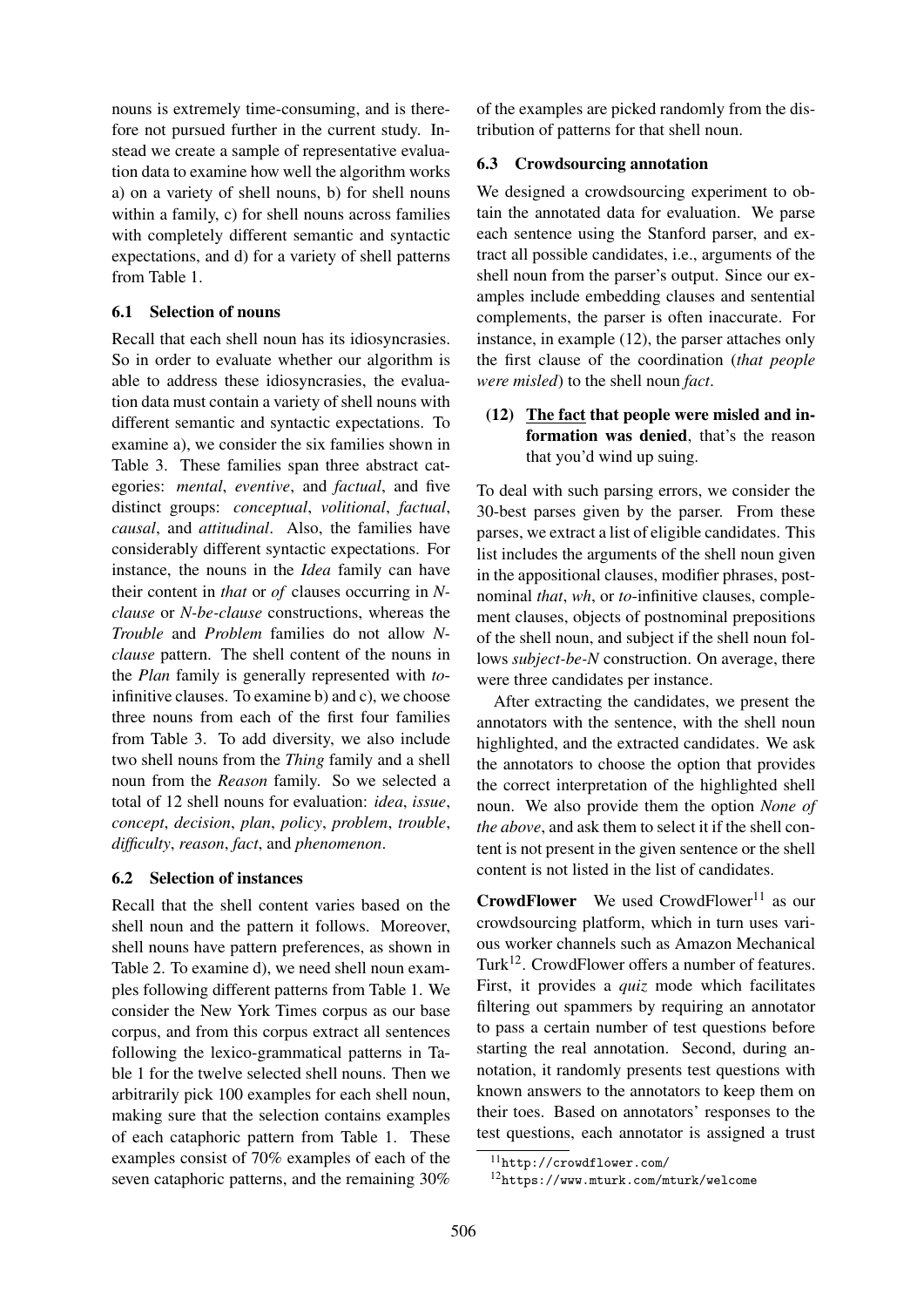|            | > 5 | >4 | $>$ 3 | $\lt$ 3 |
|------------|-----|----|-------|---------|
| idea       | 53  | 67 | 95    | 5       |
| issue      | 44  | 65 | 95    | 5       |
| concept    | 40  | 56 | 96    | 4       |
| decision   | 50  | 72 | 98    | 2       |
| plan       | 41  | 55 | 95    | 5       |
| policy     | 42  | 61 | 94    | 6       |
| problem    | 52  | 70 | 100   | 0       |
| trouble    | 44  | 69 | 99    | 1       |
| difficulty | 45  | 61 | 96    | 4       |
| reason     | 48  | 60 | 93    | 7       |
| fact       | 52  | 68 | 98    | 2       |
| phenomenon | 39  | 56 | 95    | 5       |
| all        | 46  | 63 | 96    |         |

Table 4: Annotator agreement on shell content. Each column shows the percentage of instances on which at least *n* or fewer than *n* annotators agree on a single answer.

score: an annotator performing well on the test questions gets a high trust score. Finally, Crowd-Flower allows the user to select the permitted demographic areas and skills required.

Settings We asked for at least 5 annotations per instance by annotators from the English-speaking countries. The evaluation task contained a total of 1200 instances, 100 instances per shell noun. To maintain the annotation quality, we included 105 test questions, distributed among different answers. We paid 2.5 cents per instance and the annotation task was completed in less than 24 hours.

Results Table 4 shows the agreement of the crowd. In most cases, at least 3 out of 5 annotators agreed on a single answer. We took this answer as the gold standard in our evaluation, and discard the instances where fewer than three annotators agreed. The option *None of the above* was annotated for about 30% of the cases. We include these cases in the evaluation. In total we had 1,257 instances (1,152 instances where at least 3 annotators agreed + 105 test questions).

## 7 Evaluation results

Baseline We evaluate our algorithm against crowd-annotated data using a *lexico-syntactic clause* (LSC) baseline. Given a sentence containing a shell instance and its parse tree, this baseline extracts the postnominal or complement clause from the parse tree depending only upon the lexico-syntactic pattern of the shell noun. For instance, for the *N-that* and *N-be-to* patterns, it ex-

|    | <b>Nouns</b> | LSC. | $A-SC$ | $A+SC$ |
|----|--------------|------|--------|--------|
| 1  | idea         | 74   | 82     | 83     |
| 2  | issue        | 60   | 75     | 77     |
| 3  | concept      | 51   | 67     | 68     |
| 4  | decision     | 70   | 71     | 73     |
| 5  | plan         | 51   | 63     | 62     |
| 6  | policy       | 58   | 70     | 52     |
| 7  | problem      | 66   | 69     | 59     |
| 8  | trouble      | 63   | 68     | 50     |
| 9  | difficulty   | 68   | 75     | 49     |
| 10 | reason       | 43   | 53     | 77     |
| 11 | fact         | 43   | 55     | 68     |
| 12 | phenomenon   | 33   | 62     | 50     |
| 13 | all          | 57   | 69     | 64     |

Table 5: Shell noun resolution results. Each column shows the percent accuracy of resolution with the respective method. Boldface is best in row.

tracts the postnominal *that* clause and the complement *to*-infinitive clause, respectively.<sup>13</sup>

Results Table 5 shows the evaluation results for the LSC baseline, the algorithm without Schmid's cues (A–SC), and the algorithm with Schmid's cues (A+SC). The A–SC condition in all cases and the A+SC condition in some cases outperform the LSC baseline, which proves to be rather low, especially for the shell nouns with strict syntactic expectations (e.g., *fact* and *reason*). Thus we see that our algorithm is adding value.

That said, we observe a wide range of performance for different shell nouns. On the up side, adding Schmid's cues helps resolving the shell nouns with strict syntactic expectations. The A+SC results for the shell nouns *idea*, *issue*, *concept*, *decision*, *reason*, and *fact* outperform the baseline and the A–SC results. In particular, the A+SC results for the shell nouns *fact* and *reason* are markedly better than the baseline results. These nouns have strict syntactic expectations for the shell content clauses they take: the families *Thing* and *Certainty* of the shell noun *fact* allow only a *that* clause, and the *Reason* family of the shell noun *reason* allows only *that* and *because* clauses for the shell content. These cues help in correctly resolving examples such as (11) to *None*, where the postnominal *to*-infinitive clause

 $13$ Note that we only extract subordinating clauses (e.g., (SBAR (IN *that*) (*clause*))) and *to*-infinitive clauses, and not relative clauses.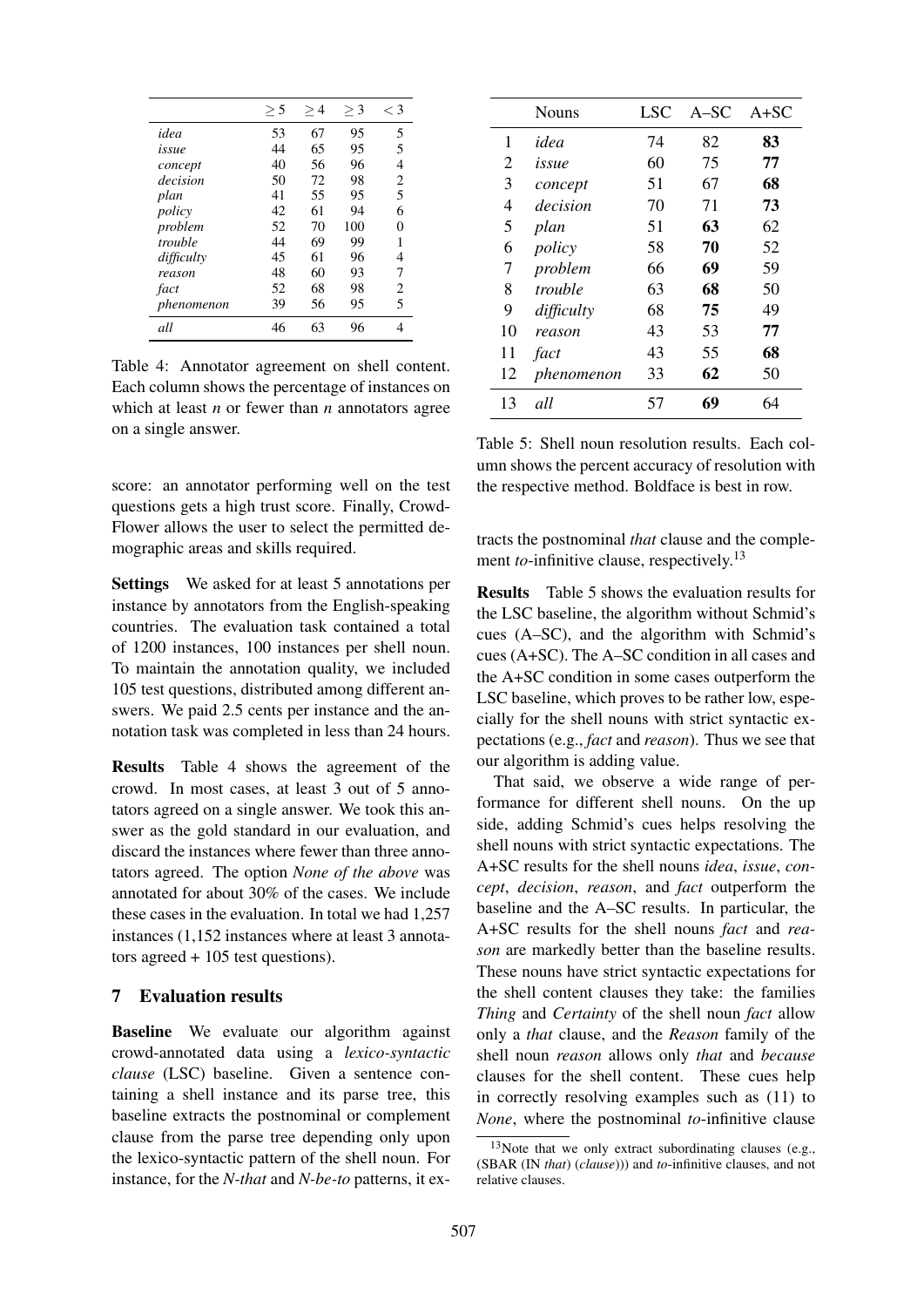describes the purpose or the goal for the reason, but not the shell content itself.

On the down side, adding Schmid's cues hurts the performance of more versatile nouns, which can take a variety of clauses. Although the A–SC results for the shell nouns *plan*, *policy*, *problem*, *trouble*, *difficulty*, and *phenomenon* are well above the baseline, the A+SC results are markedly below it. That is, Schmid's cues were deleterious. Our error analysis revealed that these nouns are versatile in terms of the clauses they take as shell content, and Schmid's cues restrict these clauses to be selected as shell content. For instance, the shell noun *problem* occurs in two semantic families with *N-be-that/of* and *N-be-to* as pattern cues (Table 3), and postnominal clauses are not allowed for this noun. Although these cues help in filtering some unwanted cases, we observed a large number of cases where the shell content is given in postnominal clauses, as shown in (13).

(13) I was trying to address the problem of unreliable testimony by experts in capital cases.

Similarly, the *Plan* family does not allow the *Nof* pattern. This cue works well for the shell noun *decision* from the same family because often the postnominal *of* clause is the agent for this shell noun and not the shell content. However, it hurts the performance of the shell noun *policy*, as *Nof* is a common pattern for this shell noun (e.g., *. . . officials in Rwanda have established a policy of refusing to protect refugees. . .*). Other failures of the algorithm are due to parsing errors and lack of inclusion of context information.

#### 8 Discussion and conclusion

In this paper, we proposed a general method to resolve shell nouns following cataphoric constructions. This is a first step towards end-to-end shell noun resolution. In particular, this method can be used to create training data for any given shell noun, which can later be used to resolve harder anaphoric cases of that noun using the method that we proposed earlier (Kolhatkar et al., 2013b).

The first goal of this work was to point out the difficulties associated with the resolution of cataphoric cases of shell nouns. The low resolution results of the LSC baseline demonstrate the difficulties of resolving such cases using syntax alone, suggesting the need for incorporating more linguistic knowledge in the resolution.

The second goal of this work was to examine to what extent knowledge derived from the linguistics literature helps in resolving shell nouns. We conclude that Schmid's pattern and clausal cues are useful for resolving nouns with strict syntactic expectations (e.g., *fact*, *reason*); however, these cues are defeasible: they miss a number of cases in our corpus. It is possible to improve on Schmid's cues using crowdsourcing annotation and by exploiting lexico-syntactic patterns associated with different shell nouns from a variety of corpora.

One limitation of our approach is that in our resolution framework, we do not consider the problem of ambiguity of nouns that might not be used as shell nouns. The occurrence of nouns with the lexical patterns in Table 1 does not always guarantee shell noun usage. For instance, in our data, we observed a number of instances of the noun *issue* with the publication sense (e.g., *this week's issue of Sports Illustrated*).

Our algorithm is able to deal with only a restricted number of shell noun usage constructions, but the shell content can be expressed in a variety of other constructions. A robust machine learning approach that incorporates context and deeper semantics of the sentence, along with Schmid's cues, could mitigate this limitation.

This work opens a number of new research directions. Our next planned task is clustering different shell nouns based on the kind of complements they take in different usages similar to verb clustering (Merlo and Stevenson, 2000; Schulte im Walde and Brew, 2002).

### Acknowledgements

We thank the anonymous reviewers for their comments. We also thank Suzanne Stevenson, Gerald Penn, Heike Zinsmeister, Kathleen Fraser, Aida Nematzadeh, and Ryan Kiros for their feedback. This research was financially supported by the Natural Sciences and Engineering Research Council of Canada and by the University of Toronto.

### References

- Nicholas Asher. 1993. *Reference to Abstract Objects in Discourse*. Kluwer Academic Publishers, Dordrecht, Netherlands.
- Collin F. Baker, Charles J. Fillmore, and John B. Lowe. 1998. The Berkeley FrameNet Project. In *Proceed-*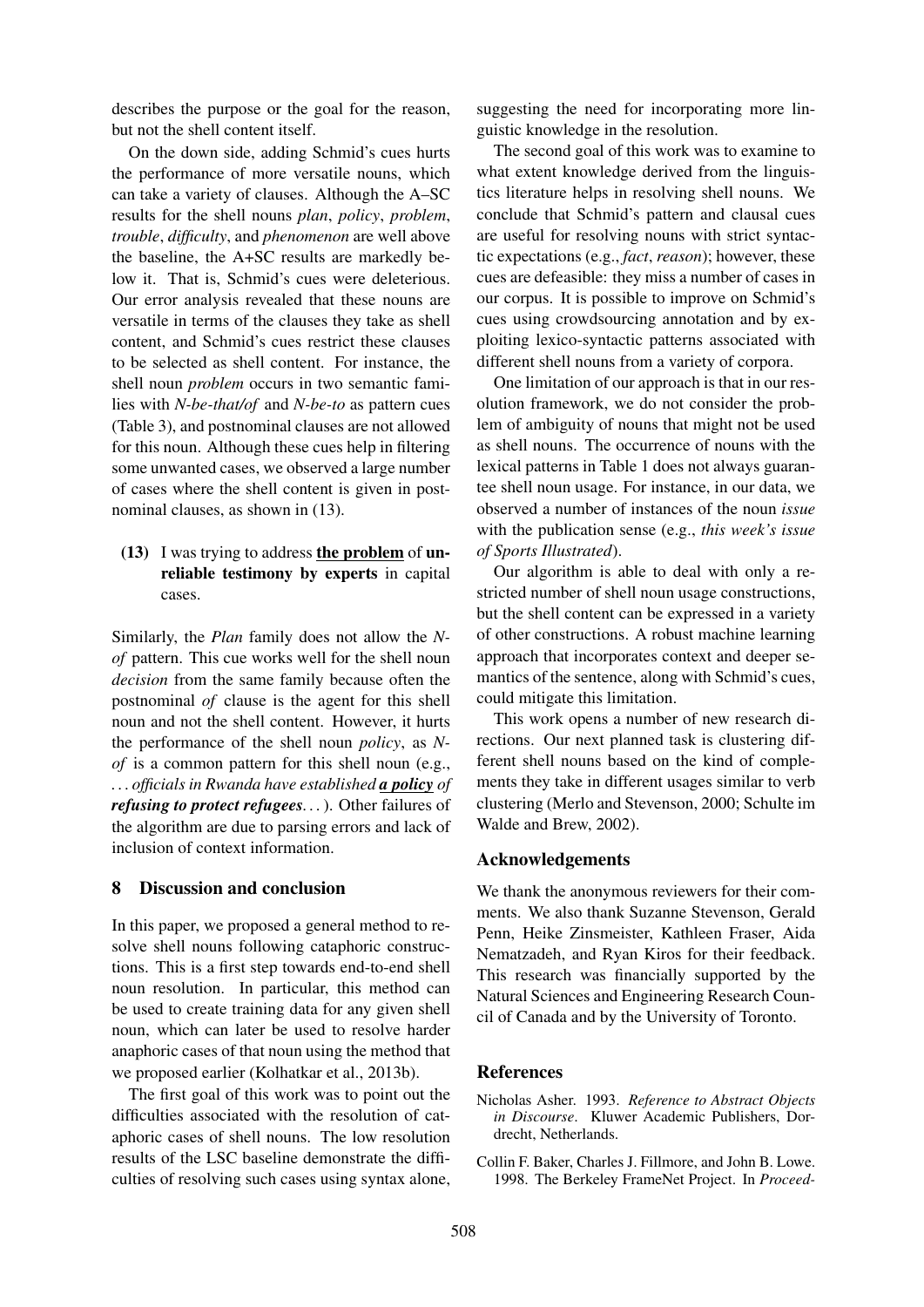*ings of the 17th International Conference on Computational Linguistics*, volume 1 of *COLING '98*, pages 86–90, Stroudsburg, PA, USA. Association for Computational Linguistics.

- Douglas Biber, Stig Johansson, Geoffrey Leech, Susan Conrad, and Edward Finegan. 1999. *Longman Grammar of Spoken and Written English*. Pearson ESL, November.
- Simon Philip Botley. 2006. Indirect anaphora: Testing the limits of corpus-based linguistics. *International Journal of Corpus Linguistics*, 11(1):73–112.
- Donna K. Byron. 2003. Annotation of pronouns and their antecedents: A comparison of two domains. Technical report, University of Rochester. Computer Science Department.
- Michael Collins. 1999. *Head-Driven Statistical Models for Natural Language Parsing*. Ph.D. thesis, University of Pennsylvania.
- Miriam Eckert and Michael Strube. 2000. Dialogue acts, synchronizing units, and anaphora resolution. *Journal of Semantics*, 17:51–89.
- Christiane Fellbaum. 1998. *WordNet: An Electronic Lexical Database*. Bradford Books.
- Charles J. Fillmore. 1985. Frames and the semantics of understanding. *Quaderni di Semantica*, 6(2):222– 254.
- John Flowerdew. 2003. Signalling nouns in discourse. *English for Specific Purposes*, 22(4):329–346.
- Gill Francis. 1994. Labelling discourse: An aspect of nominal group lexical cohesion. In M. Coulthard, editor, *Advances in written text analysis*, pages 83– 101. Routledge, London.
- Matthew Gerber, Joyce Chai, and Adam Meyers. 2009. The role of implicit argumentation in nominal srl. In *Proceedings of Human Language Technologies: The 2009 Annual Conference of the North American Chapter of the Association for Computational Linguistics*, pages 146–154, Boulder, Colorado, June. Association for Computational Linguistics.
- Nancy Hedberg, Jeanette K. Gundel, and Ron Zacharski. 2007. Directly and indirectly anaphoric demonstrative and personal pronouns in newspaper articles. In *Proceedings of DAARC-2007 8th Discourse Anaphora and Anaphora Resolution Colloquium*, pages 31–36.
- Eli Hinkel. 2004. *Teaching Academic ESL Writing: Practical Techniques in Vocabulary and Grammar (ESL and Applied Linguistics Professional)*. Lawrence Erlbaum, Mahwah, NJ, London.
- Rodney D. Huddleston and Geoffrey K. Pullum. 2002. *The Cambridge Grammar of the English Language*. Cambridge University Press, April.
- Roz Ivanic. 1991. Nouns in search of a context: A study of nouns with both open- and closed-system characteristics. *International Review of Applied Linguistics in Language Teaching*, 29:93–114.
- Varada Kolhatkar, Heike Zinsmeister, and Graeme Hirst. 2013a. Annotating anaphoric shell nouns with their antecedents. In *Proceedings of the 7th Linguistic Annotation Workshop and Interoperability with Discourse*, pages 112–121, Sofia, Bulgaria, August. Association for Computational Linguistics.
- Varada Kolhatkar, Heike Zinsmeister, and Graeme Hirst. 2013b. Interpreting anaphoric shell nouns using antecedents of cataphoric shell nouns as training data. In *Proceedings of the 2013 Conference on Empirical Methods in Natural Language Processing*, pages 300–310, Seattle, Washington, USA, October. Association for Computational Linguistics.
- Paola Merlo and Suzanne Stevenson. 2000. Automatic verb classification based on statistical distributions of argument structure. *Computational Linguistics*, 27(3):373–408.
- Adam Meyers, Ruth Reeves, Catherine Macleod, Rachel Szekely, Veronika Zielinska, Brian Young, and Ralph Grishman. 2004. The nombank project:<br>An interim report. In  $In$  Proceedings of the In *In Proceedings of the NAACL/HLT Workshop on Frontiers in Corpus Annotation*.
- Christoph Müller. 2008. *Fully Automatic Resolution of It, This and That in Unrestricted Multi-Party Dialog*. Ph.D. thesis, Universität Tübingen.
- Costanza Navarretta. 2011. Antecedent and referent types of abstract pronominal anaphora. In *Proceedings of the Workshop Beyond Semantics: Corpusbased investigations of pragmatic and discourse phenomena*, Göttingen, Germany, Feb.
- Rebecca J. Passonneau. 1989. Getting at discourse referents. In *Proceedings of the 27th Annual Meeting of the Association for Computational Linguistics*, pages 51–59, Vancouver, British Columbia, Canada. Association for Computational Linguistics.
- Massimo Poesio and Ron Artstein. 2008. Anaphoric annotation in the ARRAU corpus. In *Proceedings of the Sixth International Conference on Language Resources and Evaluation (LREC'08)*, Marrakech, Morocco, May. European Language Resources Association (ELRA).
- Massimo Poesio, Simone Ponzetto, and Yannick Versley. 2011. Computational models of anaphora resolution: A survey. Unpublished.
- Judita Preiss, Ted Briscoe, and Anna Korhonen. 2007. A system for large-scale acquisition of verbal, nominal and adjectival subcategorization frames from corpora. In *Proceedings of the 45th Annual Meeting of the Association of Computational Linguistics*, pages 912–919, Prague, Czech Republic, June. Association for Computational Linguistics.